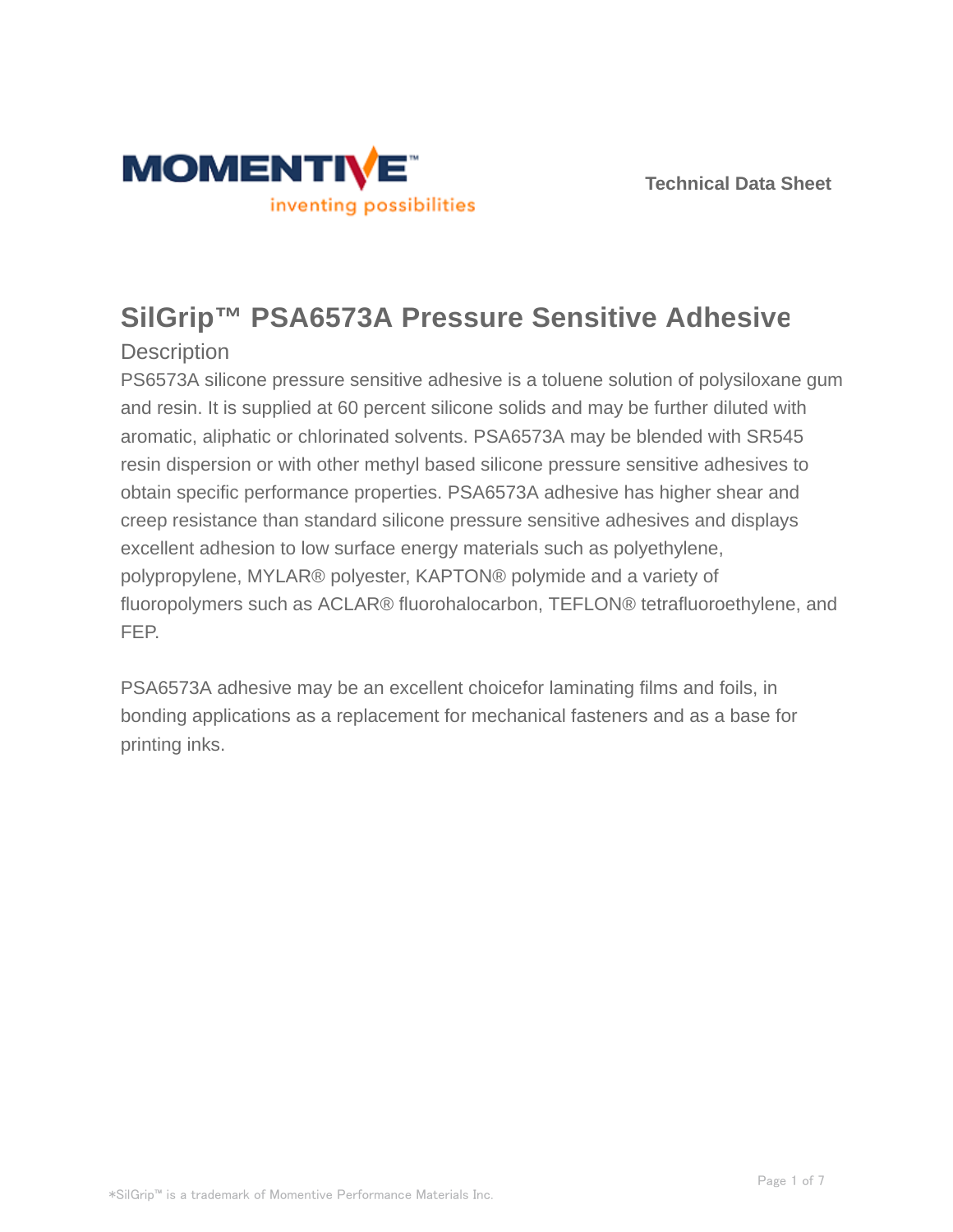# **Key Features and Benefits**

- Wide temperature range performance, maintains good shear and tack properties at intermittent temperatures up to 500 °F
- Adhesion to a wide variety of surfaces including low energy surfaces (silicones, fluoropolymers, polyolefines)
- Resistance to moisture, weathering (ozone, sunlight), chemical (acids, alkalis, oils) and biological (fungus) attack
- Excellent laminate shear forces despite differing coefficients of thermal expansion
- Low tack at room temperature, becomes aggressively pressure sensitive at 93ºC  $(200^{\circ}F)$
- Excellent peel and shear strength

# **Typical Physical Properties**

| <b>Property</b>                                                       | <b>Value</b>   |
|-----------------------------------------------------------------------|----------------|
| Silicone Solids, %                                                    | 60             |
| Viscosity $@$ 25°C (77°F), cps<br>Brookfield RVF, #6 Spindle @ 20 rpm | 19,000         |
| Flash Point, ASTM D-93, °C(°F)                                        | 4(40)          |
| Solvent                                                               | <b>Toluene</b> |

# **TYPICAL CURED ADHESIVE PROPERTIES**

| <b>Property</b>                                         | <b>Value</b> |
|---------------------------------------------------------|--------------|
| Peel Strength <sup><math>(1)</math></sup> , grams/inch  | 2200         |
| Creep Resistance <sup>(2)</sup> , minutes               | 165          |
| Tack <sup>(3)</sup> , ASTM D2979, grams/cm <sup>2</sup> | 200 max.     |

(1) 2 mil polyester film, stainless steel, 2 mil dry adhesive build,180º angle, 12 inch/minute @24ºC (75ºF)

 $(2)$  2 mil polyester film, stainless steel, 2 mil dry adhesive thickness,  $1/2$  inch<sup>2</sup> overlap, 500grams load, 70ºC(158ºF)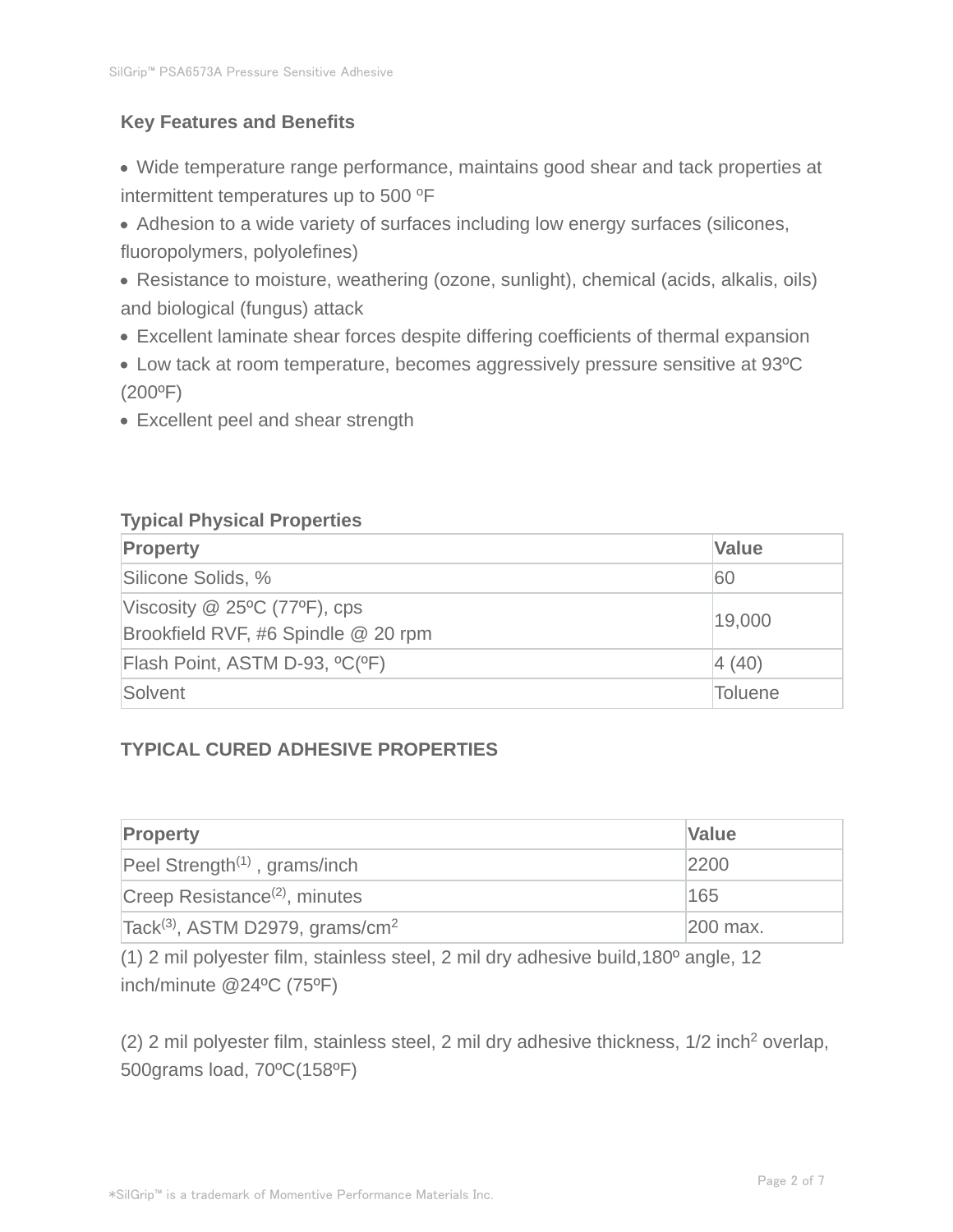#### (3) Probe Tack Tester, 200 grams load

#### **Patent Status**

Nothing contained herein shall be construed to imply the nonexistence of any relevant patents or to constitute a permission, inducement or recommendation to practice any invention covered by any patent, without authority from the owner of the patent.

# **Product Safety, Handling and Storage**

The warranty period is 6 months from date of shipment from Momentive Performance Materials if stored in the original unopened container at 25ºC (77ºF) or below. Customers should review the latest Material Safety Data Sheet (MSDS) and label for product safety information, safe handling instructions, personal protective equipment if necessary, and any special storage conditions required for safety. MSDS are available at www.momentive.com or, upon request, from any Momentive Performance Materials (MPM) representative. For product storage and handling procedures to maintain the product quality within our stated specifications, please review Certificates of Analysis, which are available in the Order Center. Use of other materials in conjunction with MPM products (for example, primers) may require additional precautions. Please review and follow the safety information provided by the manufacturer of such other materials.

#### **Processing Recommendations**

PSA6573A silicone adhesive is supplied at a viscosity suitable for conventional coating equipment. If necessary, it may be thinned with toluene, xylene or other compatible solvents. After the adhesive is applied to the substrate, it is exposed to a two step process: solvent removal and curing.

#### **Processing of PSA6573A Catalyzed with Benzoyl Peroxide**

#### **Solvent Removal**

To achieve optimum adhesive properties, it is essential to optimize the drying step of the process in order to assure that the solvent is removed from the adhesive film before the curing step of the process starts. Improper drying will result in residual solvent entrapment within the adhesive. If the adhesive is then exposed to temperatures higher than 93.5  $\degree$  C (200  $\degree$  F), decomposing peroxide catalyst can cause crosslinking reaction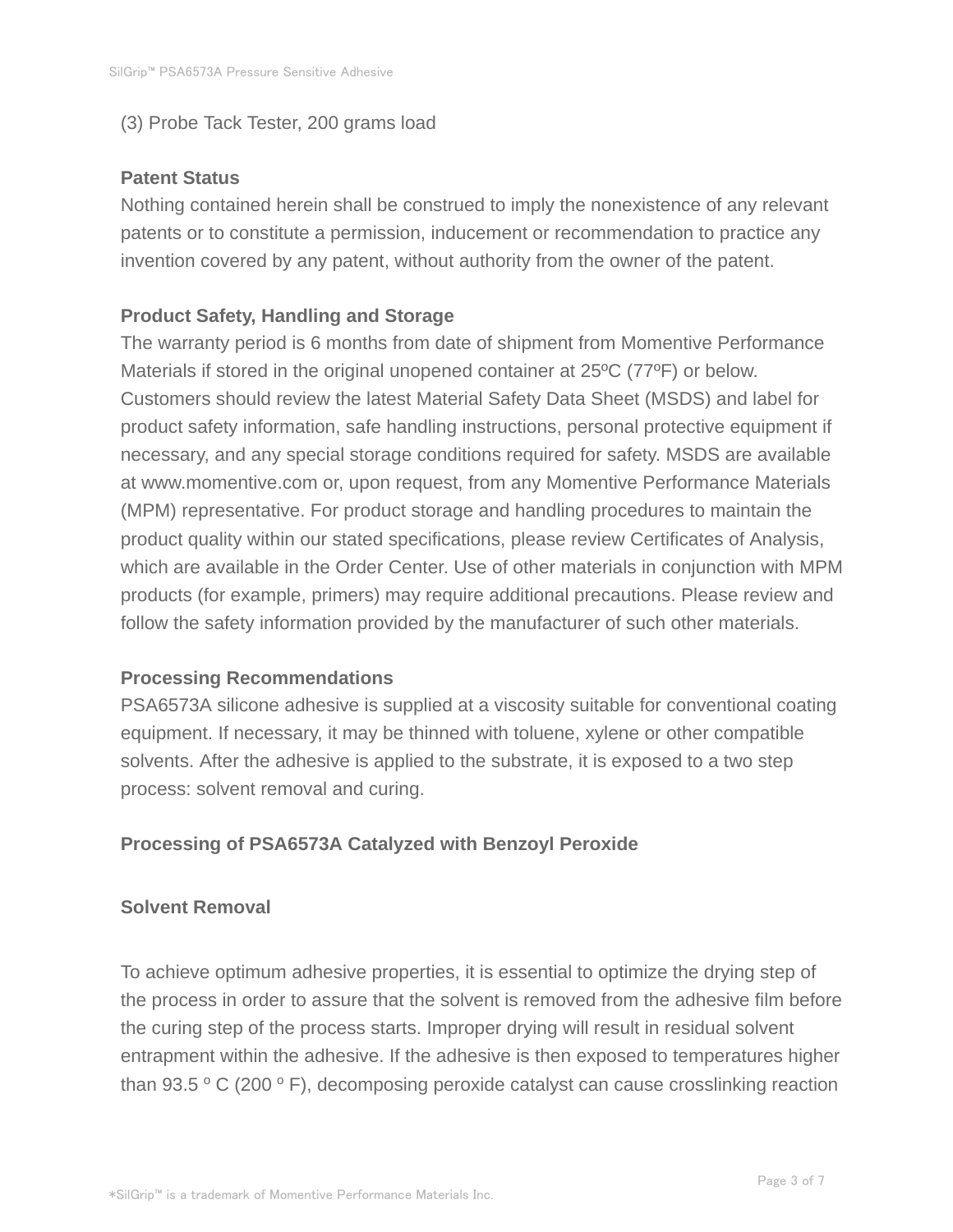between solvent and adhesive through methyl groups on siloxane chains and on solvent molecules and adversely affect the properties of the adhesive. Typical temperature range for the drying step of the process is 83  $\,^{\circ}$  C (180  $\,^{\circ}$  F) to 90  $\,^{\circ}$  C (194  $\,^{\circ}$ F). A typical drying cycle is 2 minutes at 90  $\,^{\circ}$  C (194  $\,^{\circ}$  F).

## **Curing Process**

Once the solvent is removed from the adhesive film, the peroxide cure should be initiated by exposure to heat. A typical curing cycle is 2 minutes at  $165 °C$  (329 ° F). Longer exposure time and higher temperature, up to 204  $\,^{\circ}$  C (400  $\,^{\circ}$  F), can be used without adverse effects. The exact conditions required to achieve a complete cure will depend on oven length and efficiency, peroxide type and type of substrate used, and should be established during experimental trials on the machine.

### **Catalysts**

High purity, 98% benzoyl peroxide  $(4)$  in the quantity of 1 to 3% based on silicone solids, has been found to give the most consistent results in curing of silicone pressure sensitive adhesives. In applications requiring low temperature cure, 2,4 -dichlorobenzoyl peroxide, which is activated at 132  $\,^{\circ}$  C (270  $\,^{\circ}$  F), can be used. It should be noted that 2,4-dichlorobenzoyl peroxide may generate polychlorinated biphenyls during the curing process.

The peroxide should be dispersed in solvent before it is mixed with the adhesive. Thorough mixing of the peroxide and adhesive to achieve homogeneous dispersion is essential for consistency of finished product.

(4) Available from: Elf Atochem North America, Inc.

ACLAR is a Registered Trademark of Allied Chemical Corporation

KAPTON is a Registered Trademark of DuPont

MYLAR is a Registered Trademark of DuPont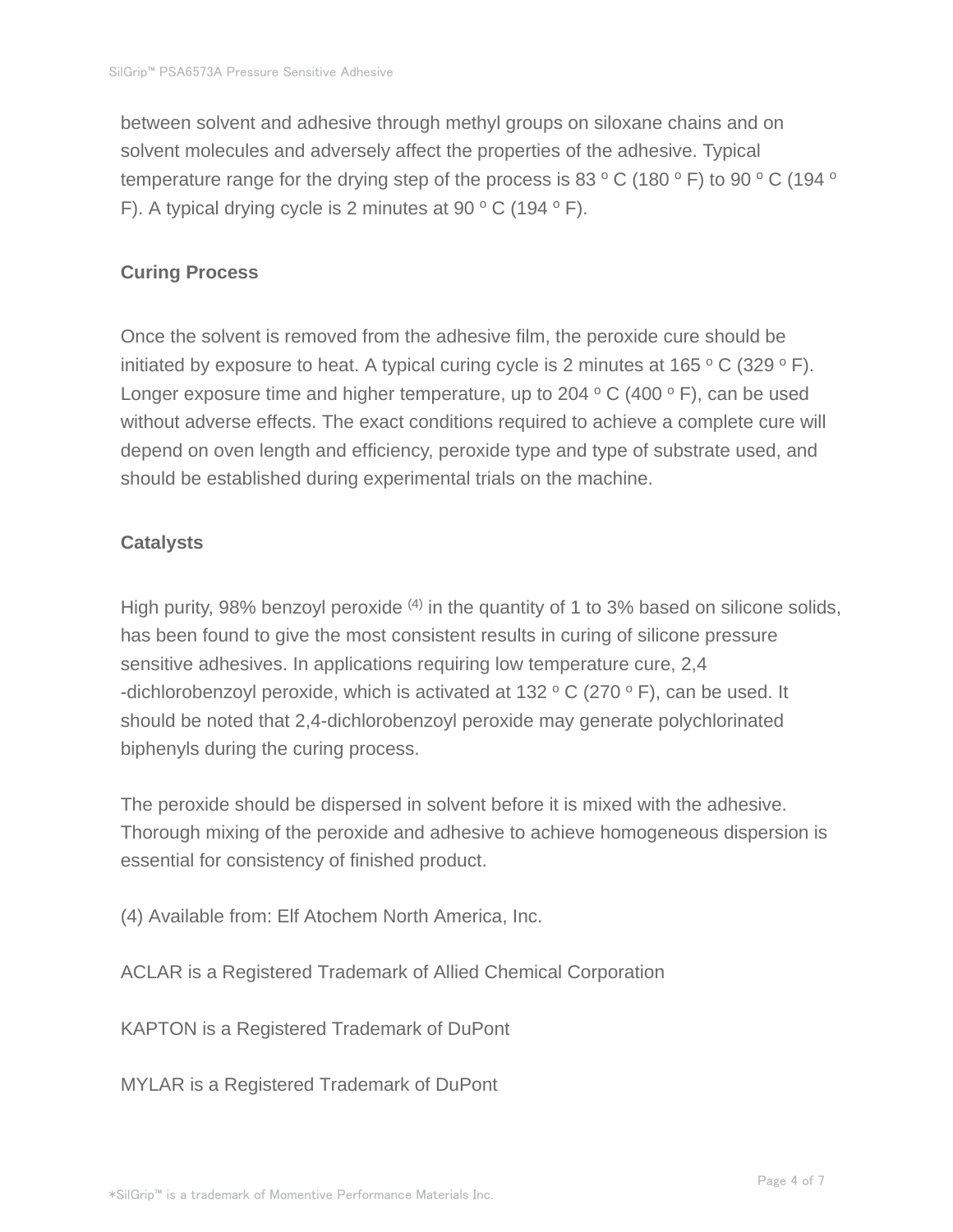#### SILGRIP is a Registered Trademark of Momentive Performance Materials

TEFLON is a Registered Trademark of DuPont

## **Limitations**

Customers must evaluate Momentive Performance Materials products and make their own determination as to fitness of use in their particular applications.

From automotive to healthcare, from electronics to construction, products from Momentive Performance Materials Inc. are practically everywhere you look. We are a global leader in silicones and advanced materials with a 70+ year heritage of innovation and being first to market – with performance applications that improve everyday life. By knowing our customers' needs and creating custom technology platforms for them, we provide science based solutions to help customers increase performance, solve product development issues and engineer better manufacturing processes.

#### **Contact Information**

Email commercial.services@momentive.com

#### **Telephone**

| <b>Americas</b>      | <b>Latin America</b> | <b>EMEAI- Europe, Middle</b><br>East, Africa & India | <b>ASIA PACIFIC</b> |
|----------------------|----------------------|------------------------------------------------------|---------------------|
| +1 800 295 2392      | <b>Brazil</b>        | <b>Europe</b>                                        | <b>China</b>        |
| Toll free*           | +55 11 4534 9650     | +390510924300                                        | 800 820 0202        |
| +704 805 6946        | <b>Direct Number</b> | Direct number                                        | <b>Toll free</b>    |
| <b>Direct Number</b> |                      |                                                      | +86 21 3860 4892    |
|                      |                      |                                                      | Direct number       |
| *All American        | <b>Mexico</b>        | India, Middle East &                                 | Japan               |
| countries            | +52 55 2169 7670     | <b>Africa</b>                                        | +81 3 5544 3111     |
|                      | <b>Direct Number</b> | + 91 44 71212207                                     | Direct number       |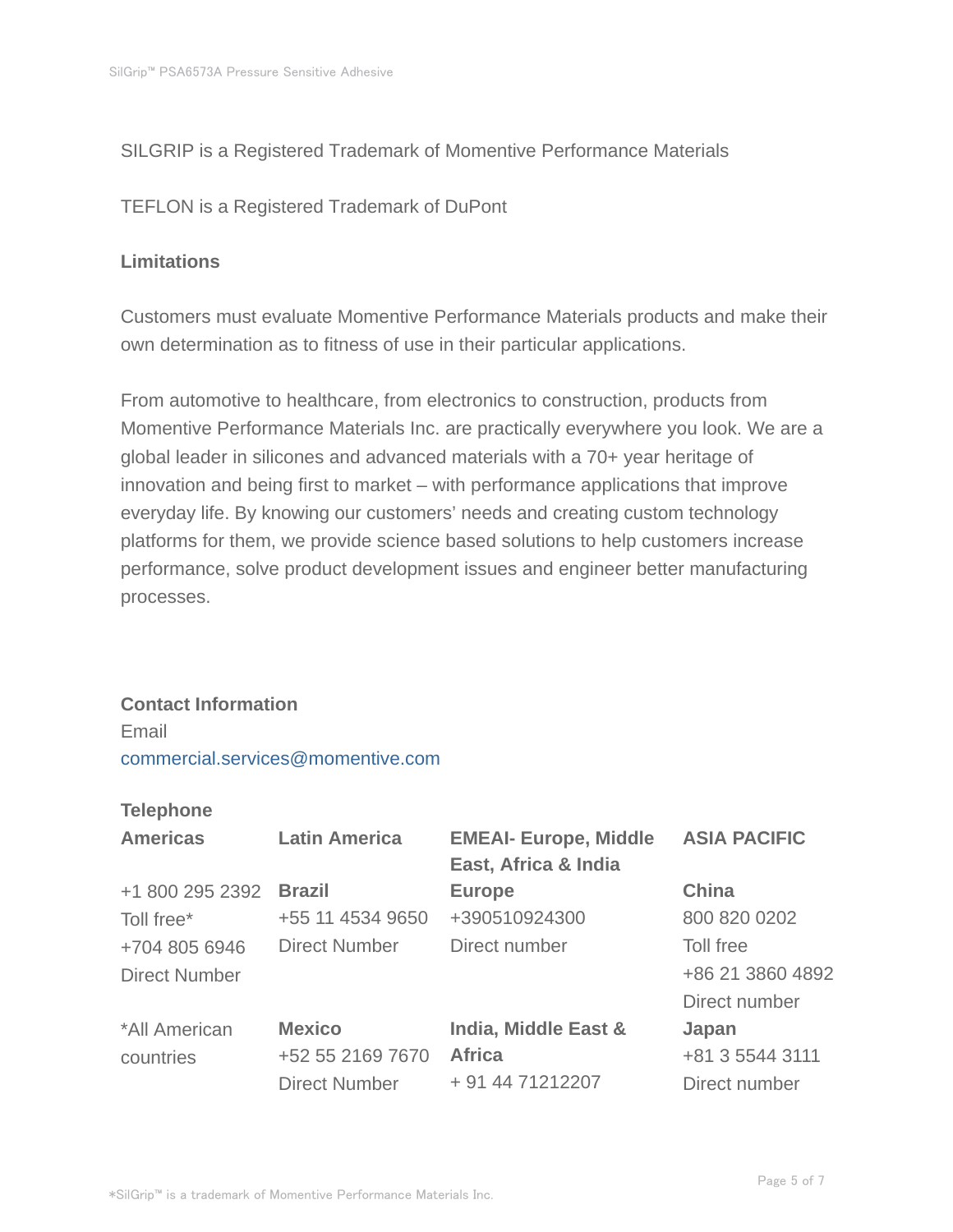Direct number\* **\*All Middle Eastern countries, Africa, India, Korea** +82 2 6201 4600

For literature and technical assistance, visit our website at: www.momentive.com

#### **DISCLAIMER:**

**THE MATERIALS, PRODUCTS AND SERVICES OF MOMENTIVE PERFORMANCE MATERIALS INC. AND ITS SUBSIDIARIES AND AFFILIATES (COLLECTIVELY "SUPPLIER"), ARE SOLD SUBJECT TO SUPPLIER'S STANDARD CONDITIONS OF SALE, WHICH ARE INCLUDED IN THE APPLICABLE DISTRIBUTOR OR OTHER SALES AGREEMENT, PRINTED ON THE BACK OF ORDER ACKNOWLEDGMENTS AND INVOICES, AND AVAILABLE UPON REQUEST. ALTHOUGH ANY INFORMATION, RECOMMENDATIONS, OR ADVICE CONTAINED HEREIN IS GIVEN IN GOOD FAITH, SUPPLIER MAKES NO WARRANTY OR GUARANTEE, EXPRESS OR IMPLIED, (i) THAT THE RESULTS DESCRIBED HEREIN WILL BE OBTAINED UNDER END-USE CONDITIONS, OR (ii) AS TO THE EFFECTIVENESS OR SAFETY OF ANY DESIGN INCORPORATING ITS PRODUCTS, MATERIALS, SERVICES, RECOMMENDATIONS OR ADVICE. EXCEPT AS PROVIDED IN SUPPLIER'S STANDARD CONDITIONS OF SALE, SUPPLIER AND ITS REPRESENTATIVES SHALL IN NO EVENT BE RESPONSIBLE FOR ANY LOSS RESULTING FROM ANY USE OF ITS MATERIALS, PRODUCTS OR SERVICES DESCRIBED HEREIN.** Each user bears full responsibility for making its own determination as to the suitability of Supplier's materials, services, recommendations, or advice for its own particular use. Each user must identify and perform all tests and analyses necessary to assure that its finished parts incorporating Supplier's products, materials, or services will be safe and suitable for use under end-use conditions. Nothing in this or any other document, nor any oral recommendation or advice, shall be deemed to alter, vary, supersede, or waive any provision of Supplier's standard Conditions of Sale or this Disclaimer, unless any such modification is specifically agreed to in a writing signed by Supplier. No statement contained herein concerning a possible or suggested use of any material, product, service or design is intended, or should be construed, to grant any license under any patent or other intellectual property right of Supplier covering such use or design, or as a recommendation for the use of such material, product, service or design in the